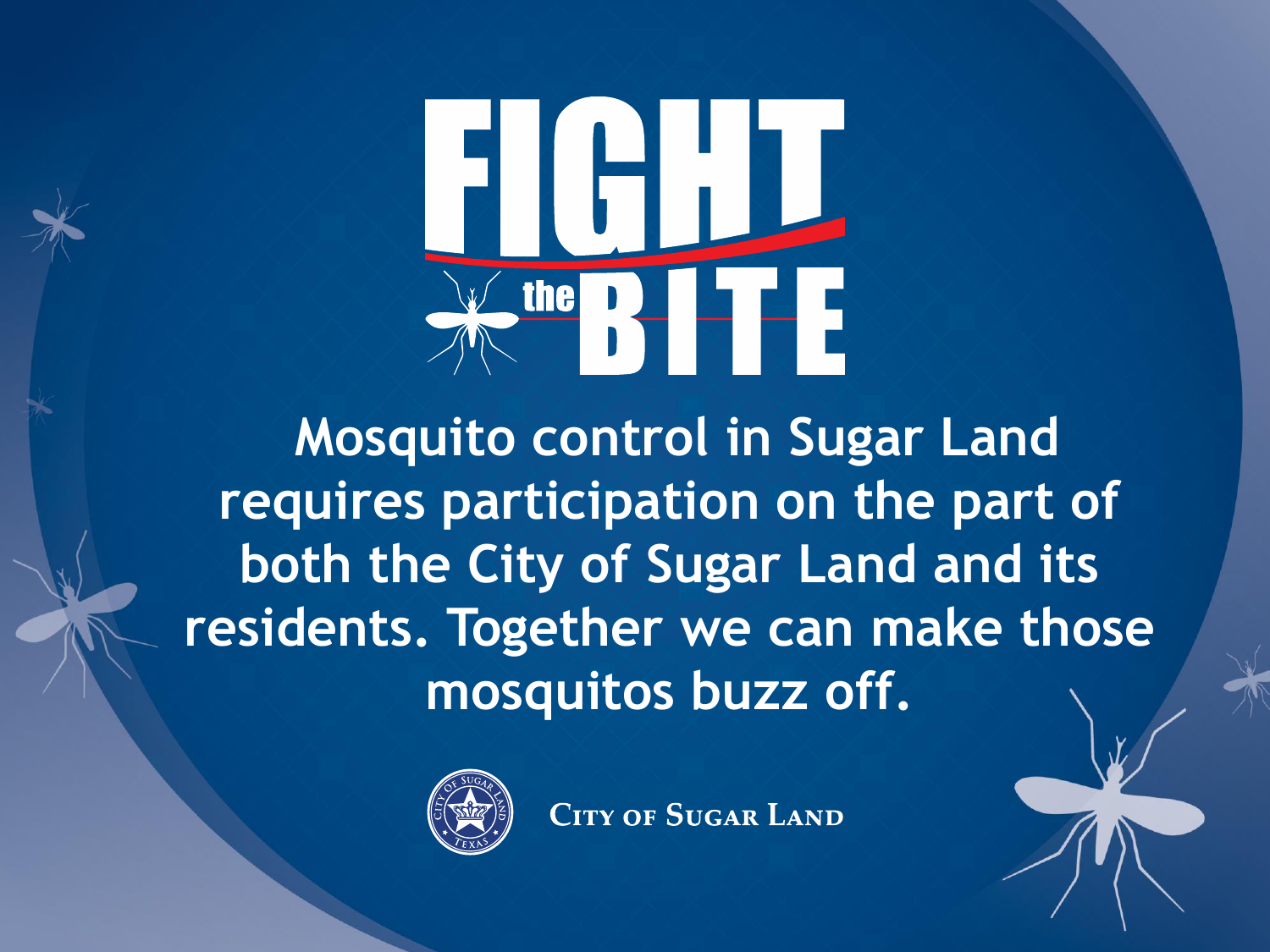

**Mosquitos are not only a nuisance, they can transmit diseases. Protect yourself, your family and your pets. Your best defense is to practice the FOUR "D"s.**

CITY OF SUGAR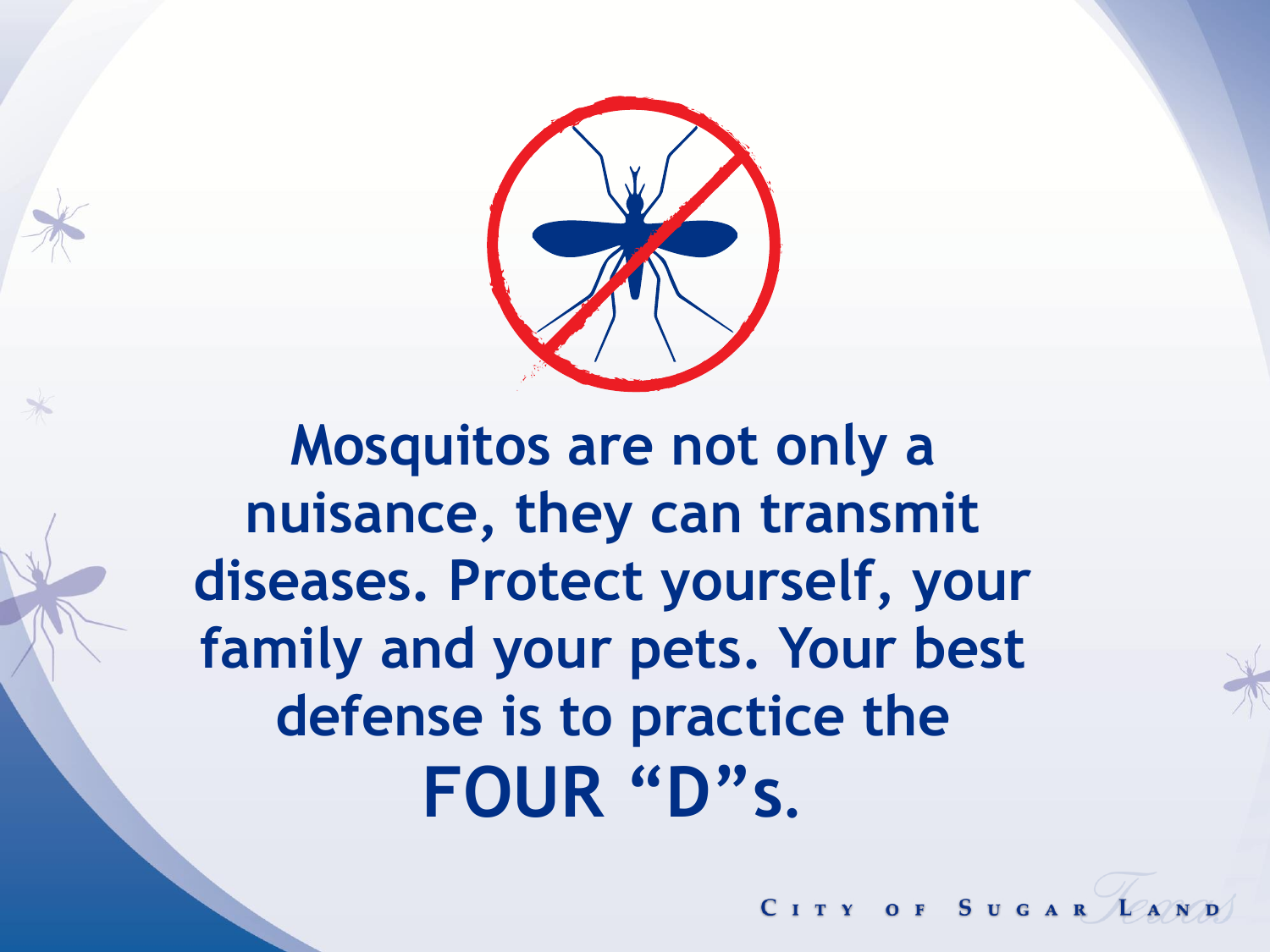#### **DEET**

**Use insect repellant containing DEET, picaridin or oil of lemon eucalyptus whenever outdoors. Do not allow young children to apply repellant to themselves; have an adult do it for them.**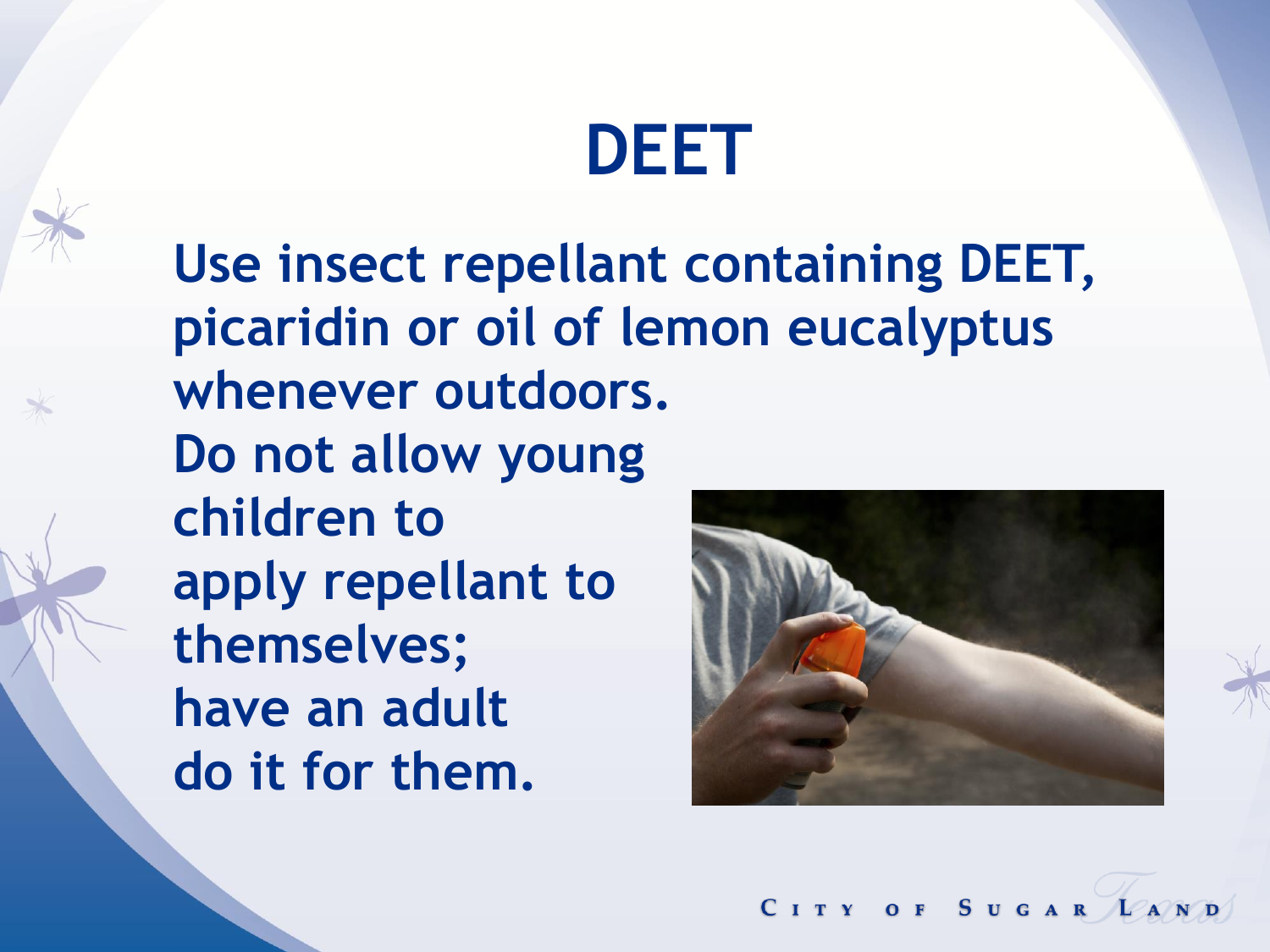#### **DRESS**

**If possible, wear long sleeved shirts when outdoors.**

**Place mosquito netting over baby carriers.**

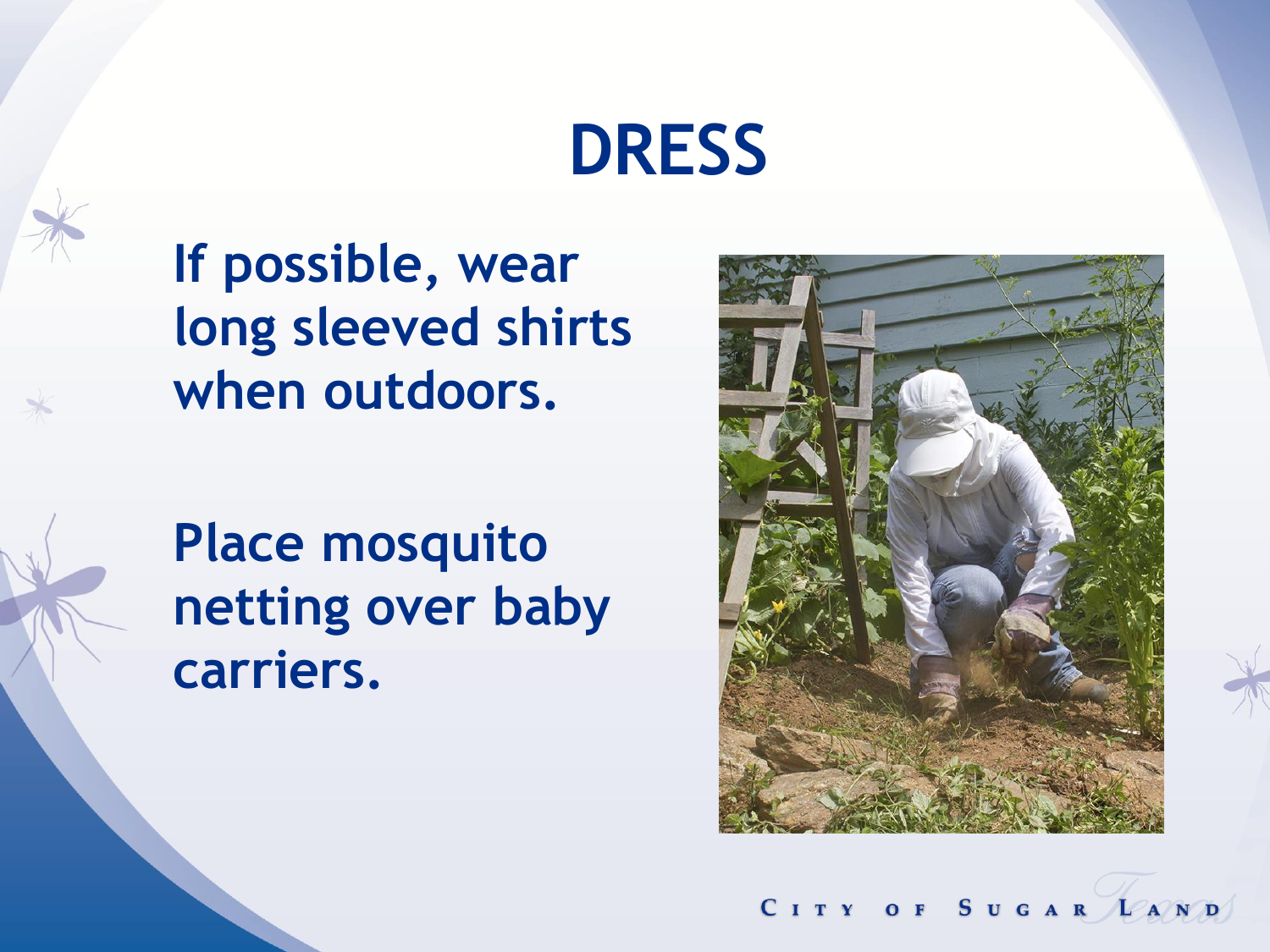# **DRAIN**



**Standing water creates a perfect mosquito nursery.**

- **Common Breeding Sites**
- **empty flowerpots and other open containers**
- **clogged rain gutters**
- **wrinkled covers on boats, BBQs and cars**
- **tree holes**

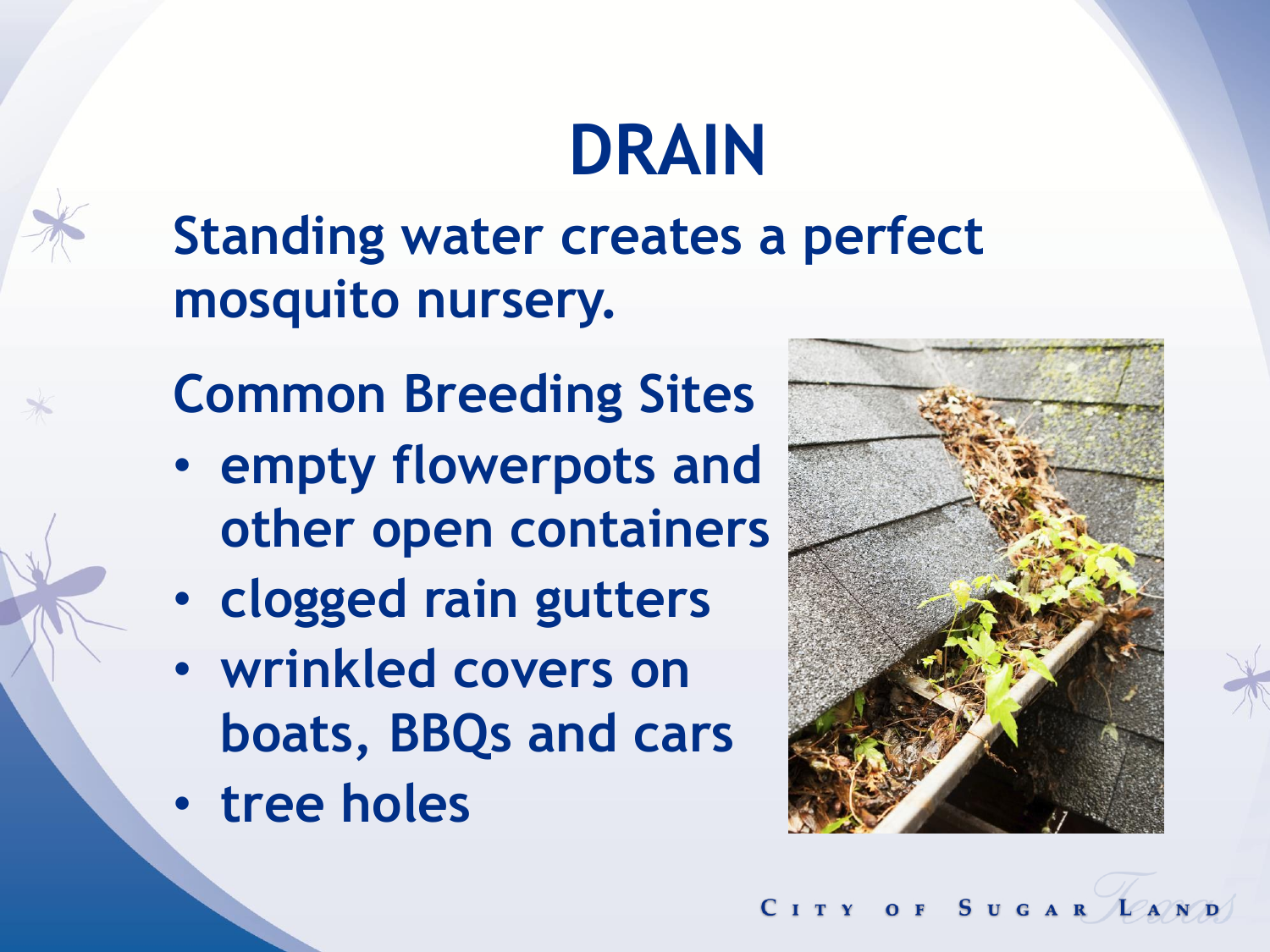#### **DUSK & DAWN**

- **Avoid going outside at dusk and dawn when mosquitos are most active.**
- **Emptying still or stagnant water at least weekly will keep mosquitoes from breeding.**

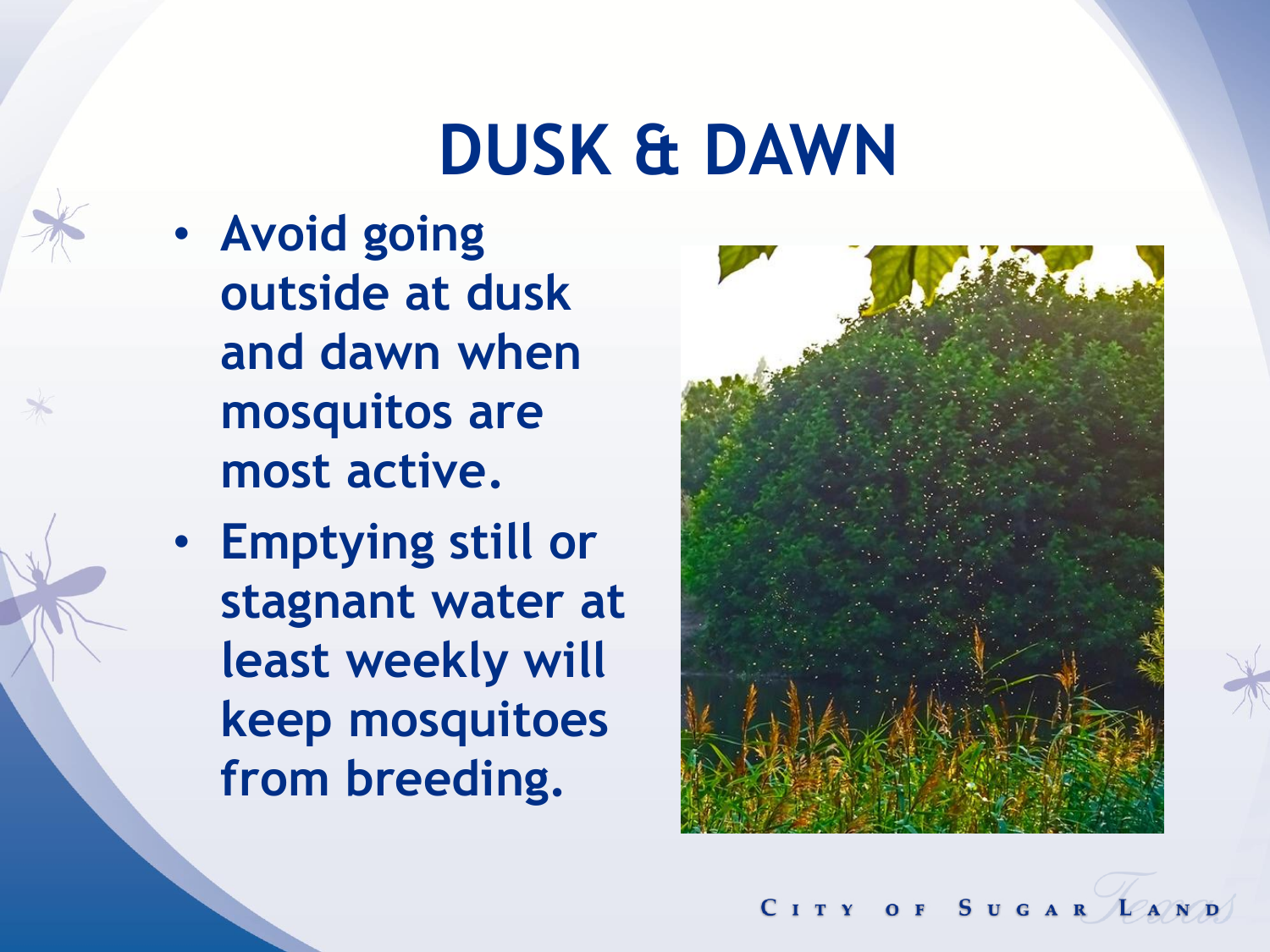### **LANDSCAPING**

- **Avoid over-watering plants and lawns.**
- **Plant mosquito repellant plants. Basil, rose-scented monarda, catnip, thyme, marigolds, rosemary and lemon grass will discourage mosquitoes.**

CITY OF SUGAR 10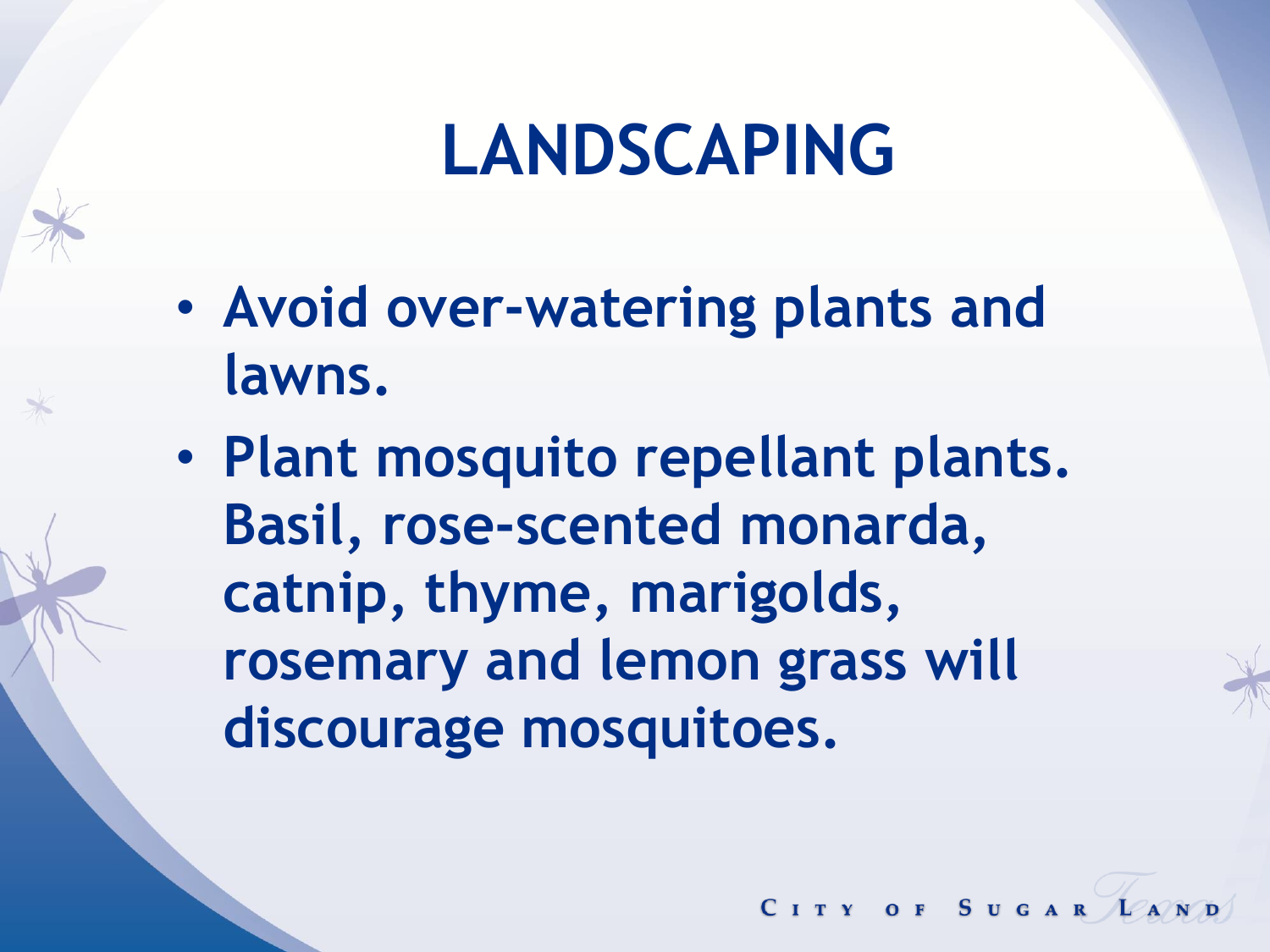### **HOME MAINTENANCE**

- **Repair leaky plumbing and outside faucets.**
- **Empty condensation pans for air conditioners and refrigerators.**
- **Make sure the screens on windows and doors are in good condition.**
- **Gutters should be free of debris so that water can flow out and not create a moist habitat.**

CITY OF SUGAR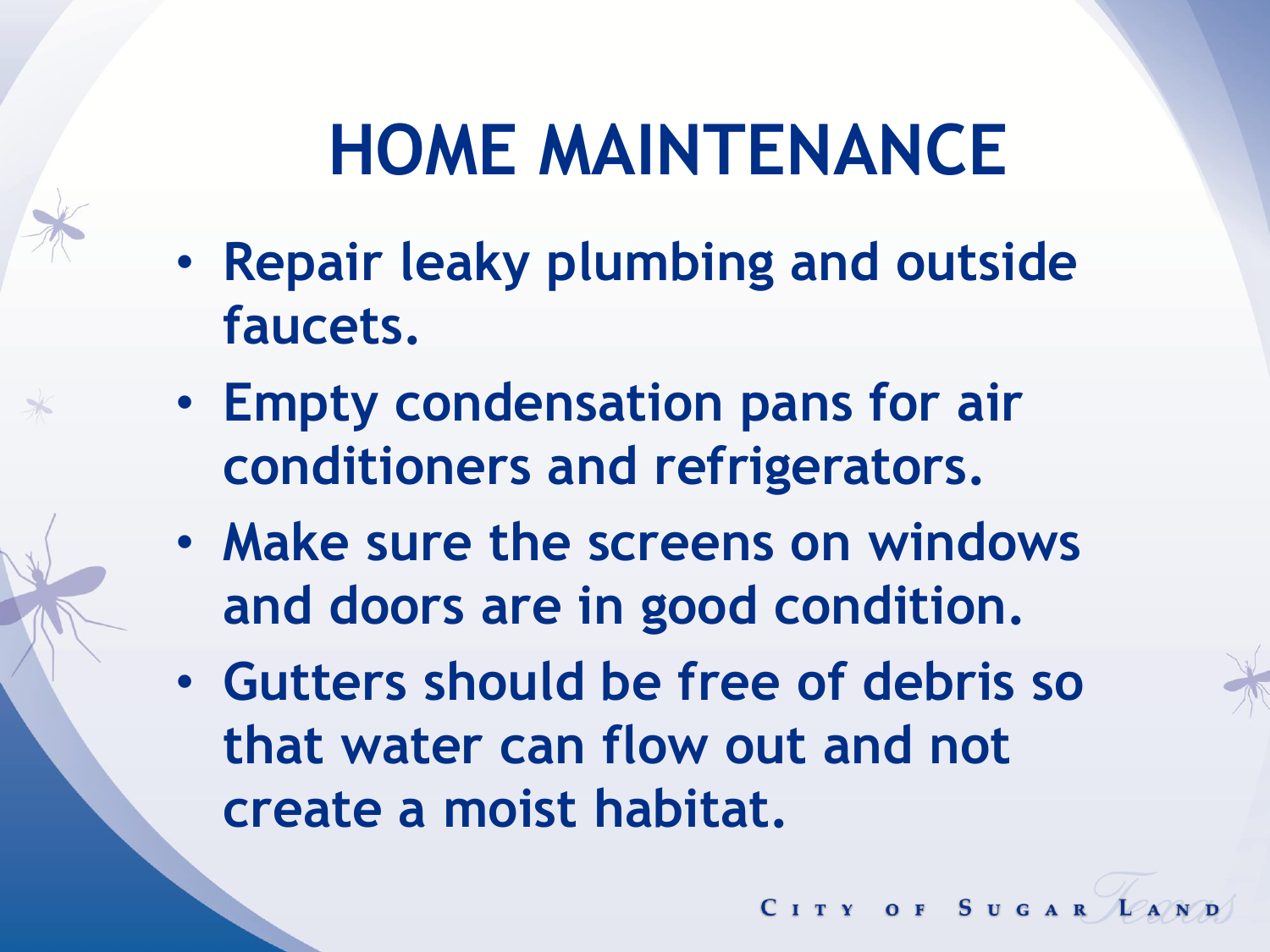# **WHAT THE CITY DOES**

#### **1) Mosquito Spraying**

- **Friday nights, 9 p.m. till finished**
- **Kontrol 30-30, a broad-spectrum insecticide**
- **2) Treat Ditches and Storm Drains**

- **Altosid briquettes and pellets**
- **Kills mosquito larvae**